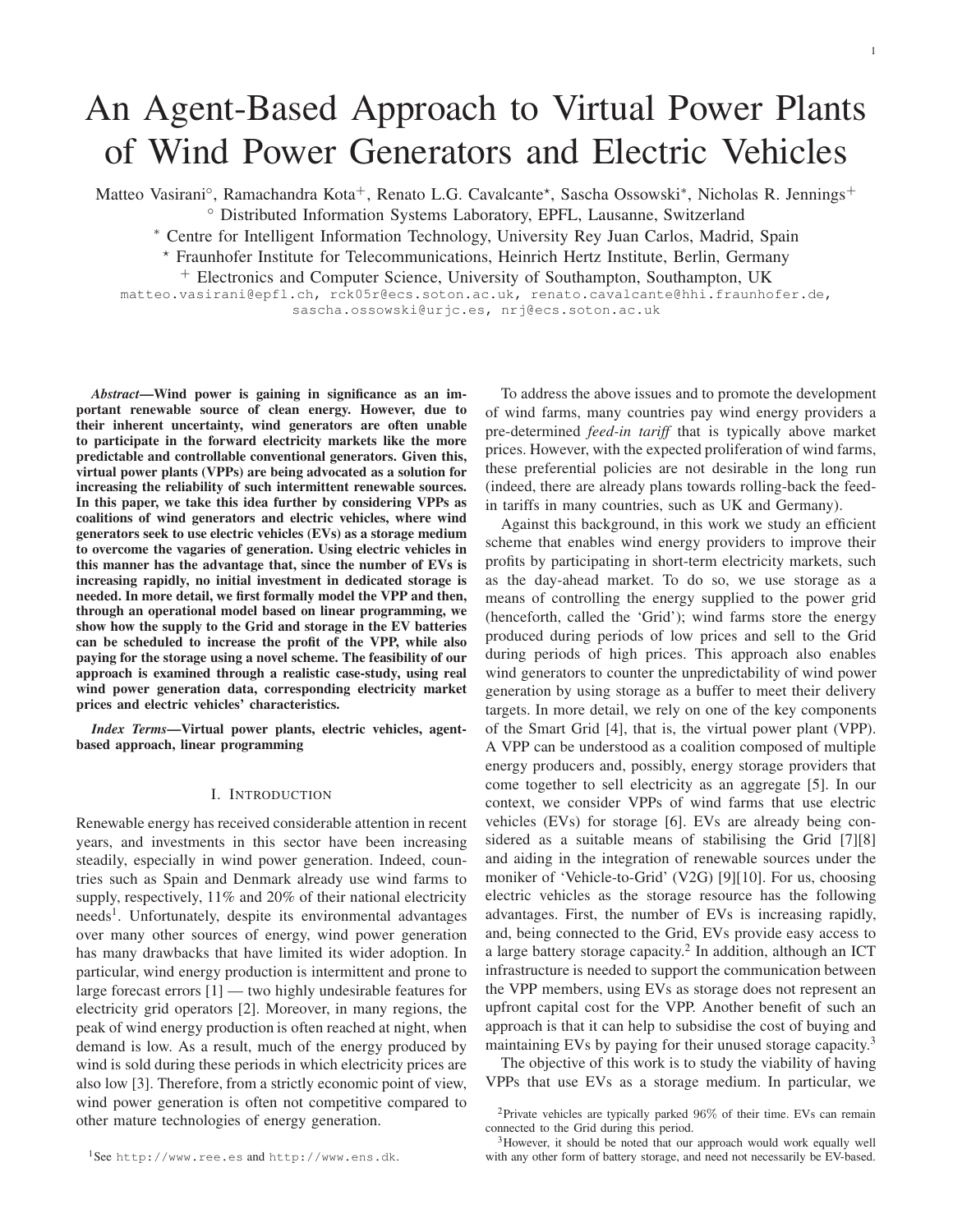TABLE I **NOTATION** 

| <b>Variable</b>                      | <b>Description</b>                                   | Variable                       | <b>Description</b>                                      |
|--------------------------------------|------------------------------------------------------|--------------------------------|---------------------------------------------------------|
| $\mathcal H$                         | Wind power generation site                           |                                | Set of EVs                                              |
| z                                    | Day-ahead estimated generation (kWh)                 | $S_{\gamma}$                   | Available storage of a single EV (kWh)                  |
| x                                    | Energy supplied directly to the Grid (kWh)           | DoD                            | Depth of discharge                                      |
| b                                    | Energy transferred to the batteries (kWh)            | $E$ max                        | EV battery capacity (kWh)                               |
| d                                    | Energy transferred from the batteries (kWh)          | $L_{\rm ET}$                   | Battery lifetime throughput energy (kWh)                |
| s                                    | Total available storage (kWh)                        | L(DoD)                         | Battery lifetime (# of cycles)                          |
| w                                    | Total energy supplied to the Grid (kWh)              | $c^b$                          | Battery capital cost $(\in)$                            |
| у                                    | Needed storage capacity (kWh)                        | $c^{\rm EV}$                   | Cost of VPP participation $(\epsilon)$                  |
| g                                    | Energy transferred to the batteries as payment (kWh) | $E^s(DoD)$                     | Energy stored for the VPP as function of $DoD$ (kWh)    |
| $\mathcal{P}(\mathbf{x},\mathbf{d})$ | Profit function of the VPP $(\in)$                   | $E^f(DoD)$                     | Energy received as payment as a function of $DoD$ (kWh) |
| $\sigma$                             | Percentage of y that is transferred as payment       | $\mathcal{P}^{\text{EV}}(DoD)$ | Profit function of an EV $(\epsilon)$                   |
| $\eta$                               | Battery conversion loss                              | $\mathbf{p}^e$                 | Wholesale price of electricity $(\epsilon)$             |
| up<br>$\mathbf{u}_t$                 | Balancing-up required at time $t$ (kWh)              | $\mathbf{p}^{\text{up}}$       | Balancing-up penalty $(\in)$                            |
| $\mathbf{u}^{\text{down}}_t$         | Balancing-down required at time $t$ (kWh)            | $p^{down}$                     | Balancing-down penalty $(\epsilon)$                     |
| $\mathcal{B}_t$                      | Total energy stored in the EVs at time $t$ (kWh)     | $\epsilon_t$                   | Wind speed forecasting error $t$ hour ahead             |

define an approach for the modelling and implementation of VPPs of wind generators and EVs to participate in the electricity day-ahead market. Since the participants in the VPP are autonomous entities with private preferences that act in their own interest and interact with one another, we claim that an agent-based perspective is highly appropriate to model the functioning of a distributed system such as a VPP [11].

We also introduce a novel payment scheme to compensate EVs for the use of their batteries (which shortens the battery life), and to make the participation in the VPP profitable enough for EVs, guaranteeing that the VPP will actually be formed. Most importantly, we then conduct an economic feasibility analysis of our whole approach through a case study based on real data of wind generation and historical data of market prices to simulate the functioning of a VPP. The experimental evaluation shows that the formation of VPPs is economically feasible and guarantees positive gains to both wind farms and EVs.

In summary, the contributions of our work are as follows: (i) We suggest an agent-based approach for VPPs of wind generators and EVs. (ii) We extend the state of the art in the Smart Grid domain by showing how a VPP can optimise its energy supply schedule to the Grid and maximise profit using storage to cope with the uncertainty associated with the prediction of wind power generation. (iii) We present a novel payment scheme for compensating the EV agents for their participation in the VPP. (iv) We perform an analysis through a realistic case study that shows how our model permits the formation of VPPs that are profitable for both wind farms and EVs.

The article is structured as follows. In Section II, we briefly review relevant literature. Section III introduces our concept of virtual power plant, and the modelling of its members. Next, in Section IV, we define the formal model of a virtual power plant, and show how the VPP can optimise its schedule of supply to the Grid. Section V contains the details of our empirical evaluation through a case study.

## II. RELATED WORK

The growing pressure to increase the contribution of renewable sources to electricity generation has prompted the inclusion of distributed energy resources (e.g., fuel cells, PV systems, small biopower) into many electricity systems. Given this, VPPs have recently been proposed [5] as a means of providing an appropriate interface for a set of distributed generation and storage installations to be able to deal efficiently with the Grid operators and other market actors [12]. Although the benefits of VPPs have been extensively assessed, the usual approach assumes that the components of the VPP belong to the same stakeholder that has full control over them [13]. Therefore, there is no need to take into account the preferences and incentives of the VPP components. However, a different approach is needed when each component of the VPP belongs to a different stakeholder. For this reason, agent-based techniques are starting to be considered as a suitable means to realise the VPP concept. One example is [14], wherein they propose a mechanism to promote formation of 'cooperative' VPPs of such renewable sources. However, although their scheme is intended as an improvement on the feed-in tariffs, it does not integrate the players into the actual energy markets.

Similarly, an agent-based technique for control of VPPs has been presented in [15]. They propose a three-layer architecture to control a VPP, where low layer agents are responsible for locally managing VPP components, while high layer agents look after the VPP-wide aspects like market participation and trading strategy. However, very little detail is provided about the mechanisms employed by the agents of the various layers to run the VPP.

More relevant to our context is the idea of coupling generation with storage explored by [16]. They analyse the economic performance of wind power generation by coupling a wind farm with energy storage facilities, thus constituting a virtual power plant. A method based on dynamic programming is proposed for scheduling and operating such a plant in an electricity market setting. However they do not study the more challenging scenarios whereby the storage facilities are owned by other stakeholders such as the privately owned electric vehicles in our case. Having such multiple stakeholders brings in aspects of revenue pay-offs, uncertainty and dynamism in the VPPs which need to be addressed. In their work the wind farm stakeholder owns a set of storage facilities that can be used whenever needed. Although the authors do not specify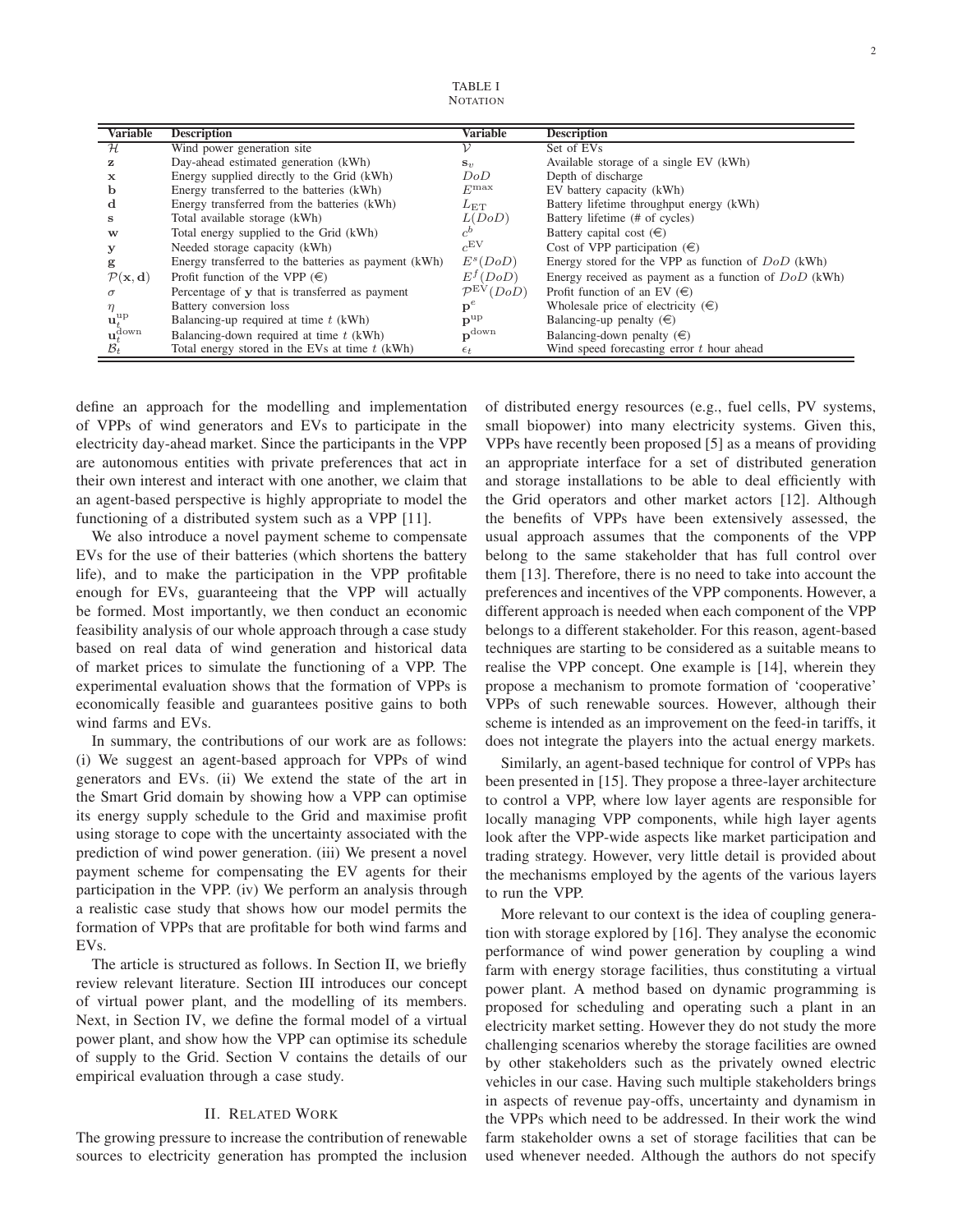how much energy storage is available to the wind farm, it is evident that the investment required for this kind of storage facility is considerable, especially to be sustained by a single stakeholder. Thus, their approach in not likely to be widely adopted by wind generators.

Nevertheless, the study of agent-based techniques for EV management and V2G activities has been picking up pace in recent times [17]. An agent-based approach for forming coalitions of EVs that provide the Grid with regulatory services is presented in [18]. Particularly, they attempt to address some of the challenges underlying the integration of the EVs into the Grid through coalition formation and aggregation techniques. Thus, their work is encouraging with regards to the prospect of using EVs connected to the Grid to provide storage services, while also championing the application of agentbased techniques in this domain. However, they focus purely on the regulatory market, which is significantly different from the spot market (which is our focus), and hence they also lack the perspective from the generators' side.

## III. VPP PARTICIPANTS

As explained earlier, a VPP is composed of some wind energy producers and electric vehicles that act in the electricity market as a single entity. Now, there are several electricity markets, operating at different time scales, where conventional market players can place their bids. Future markets trade power for months-ahead or even years-ahead delivery, mainly to hedge against future price fluctuations. In day-ahead spot markets, power is traded on day  $k - 1$  in order to deliver it on day k. When the day-ahead market closes, the production schedule for the next day is determined by the grid operator. The supplier therefore establishes a contractual relationship with the grid operator that requires them to deliver a certain amount of energy for the next day and to pay for any deviation (positive or negative) to the committed schedule. During the day of delivery there is an intra-day market to reschedule generation and consumption if necessary. The balancing market takes place after the intra-day market. If a supplier is not able to deliver the contracted power, the balancing market ensures energy balance between generation and consumption. In this case, the supplier that was responsible for the deviation from the contracted schedule must pay imbalance penalties.

Since wind power prediction is sufficiently accurate only for short time horizons, in our context, we consider the scenario where a VPP participates in the day-ahead market. On day  $k - 1$ , a VPP submits a supply bid where it commits itself to deliver a specific amount of electricity at every time-slot of day k. Therefore, on day  $k-1$  the wind energy providers of the VPP estimate their generation based on weather predictions. Given the set of EVs that are willing to join the VPP for day  $k$ , wind energy providers calculate the optimal amount of storage needed to place the most profitable bids in the dayahead market. On day  $k$  (i.e., the actual day of delivery), based on the realised production, the VPP continuously reoptimises the supply to maximise profit while taking into account the agreed contract. Based on this functioning model, three major research questions will be addressed in Section V: (i) What is the potential profit obtained by using the available storage? (ii) What is the total amount of storage needed to maximise such a profit? (iii) What is the potential profit made by the EVs? Next, we present the model of the wind generator and electric vehicle agents before moving onto the formal model of the VPP.

## *A. Wind Power Generation Site*

Let  $H$  denote a wind power generation site (or wind farm), owned by a single stakeholder and managed by a software agent. A single wind turbine  $j$  of a wind power generation site  $H$  is characterised by a nominal power curve that for a given wind speed (in m/s) returns the generated power. Let  $P_i(t)$  be the power generated by turbine j over time for a given day. The day is divided into  $N$  time slots, and the expected electricity generated during the nth time slot is given by  $Q_j(n) = \int_{t=n\tau}^{t=(n+1)\tau} P_j(t) dt$ , where  $\tau = 24/N$ . The sum over all the wind turbines at generation site  $H$  gives us the generation vector, defined as  $z = [z(0) z(1) \dots z(N-1)]^T$ , where  $z(n) = \sum_{j=1}^{|\mathcal{H}|} Q_j(n)$ . This expected generation vector z is used for deciding the day-ahead bid (c.f. (1)). Hereafter, for notational convenience, the *n*th element of any vector  $x$  is denoted by  $x(n)$ .

#### *B. Electric Vehicles*

Let  $V = \{v_1, v_2, ..., v_k\}$  be a set of electric vehicles. An EV is managed by a software agent that acts on behalf of the human owner, and it is characterised by a storage profile, which defines the amount of energy that can be stored in its battery in each time slot and made available to the VPP. For a generic EV  $v \in V$ , let  $s_v$  be the storage profile vector for the N time slots that compose a day,  $\mathbf{s}_v = [s_v(0) \ s_v(1) \ ... \ s_v(N-1)]^T$ , where  $s_v(n)$  is the quantity of energy that v, if included in the VPP, can store at time slot  $n$ . In our context, it is obvious that the storage profile vector should be calculated based on the owner's preferences (i.e., when the EV will be available to store energy, what amount of storage is offered by the EV to the VPP, etc.). In more detail, let  $E^{\text{max}}$  be the maximum energy that can be stored in the battery of the EV. Each vehicle is characterised by a preferred depthof-discharge regime  $(DoD \in [0,1])$ , which indicates that the vehicle is willing to provide at most  $DoD \cdot E^{\max}$  units of storage. In fact, the depth-of-discharge not only affects the battery life cycle, thereby the cost of participation of the EV in the VPP, but also it affects the driving range, since the battery capacity available for driving is reduced to  $(1 - DoD)E<sup>max</sup>$  kWh. The storage profile vector is therefore defined as  $\mathbf{s}_v = [DoD \cdot E^{\text{max}} \; DoD \cdot E^{\text{max}} \; \dots \; DoD \cdot E^{\text{max}}]^T$ .

#### IV. VPP MODEL

In general, a VPP may contain several wind power generation sites. However, in this work, for the sake of simplicity, we assume that a VPP contains a unique wind farm, which here we assume is the VPP leader. This does not cause any loss of generality because multiple generation sites can together be represented by a single agent for the purposes of calculating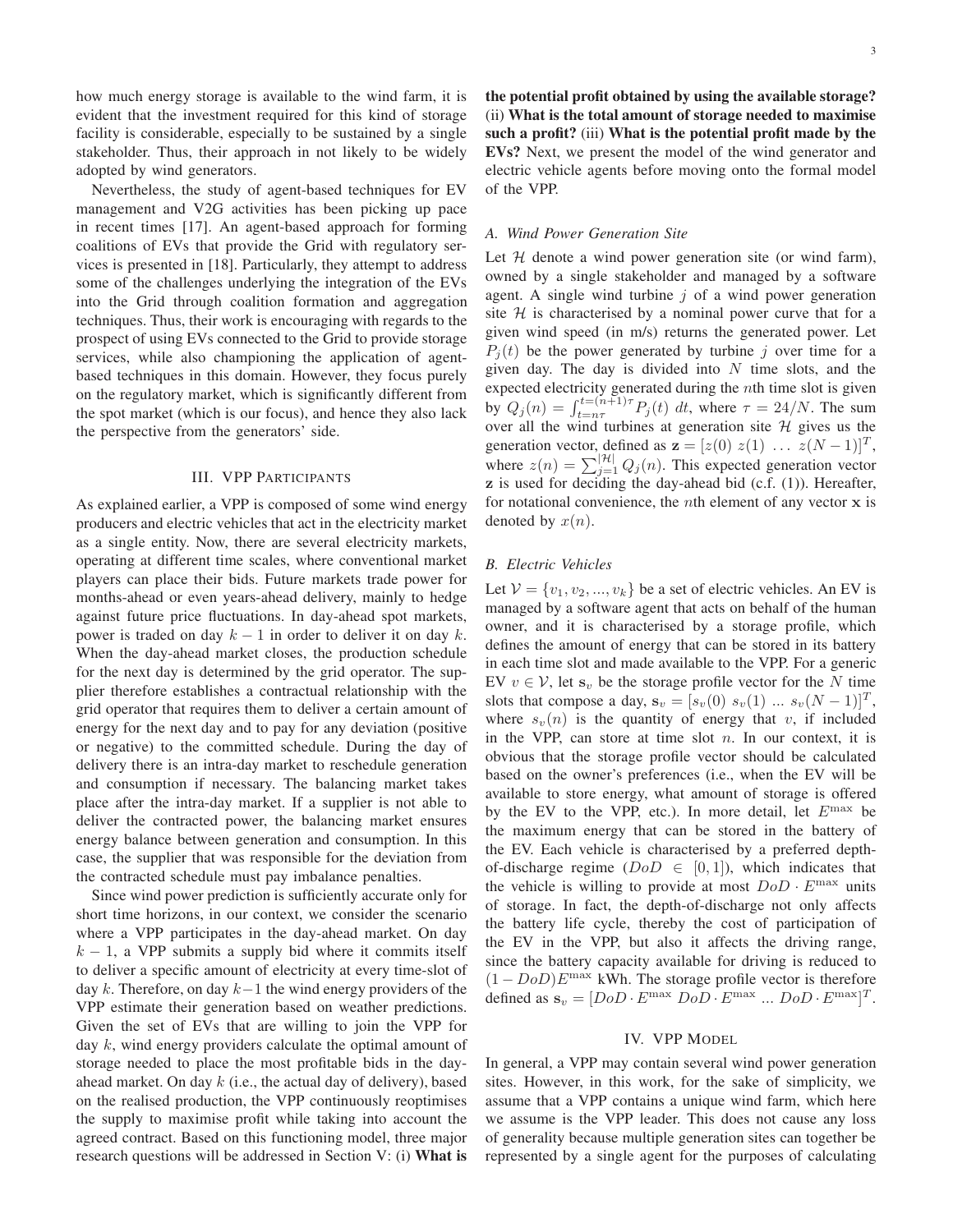the overall production and required storage at the VPP (which is the aim of this section).

Formally, let the estimated electricity generated by the VPP on the next-day at the *n*th time slot be  $z(n) \in \mathbb{R}$ . This estimated quantity  $z(n)$  can be supplied directly to the Grid, stored in the batteries of the electric vehicles, or both. Furthermore, for the same time slot, the VPP leader may want to transfer to the Grid an additional quantity of electricity that was stored in the batteries of the vehicles in previous time steps. These decisions depend on the market prices and also on the cost of using storage. In the following, we will describe how EVs are paid for the storage they provide to the VPP, the optimisation model used by the VPP to define the supply bid to submit on day  $k - 1$  to the day-ahead market and the reoptimisation procedure executed on day  $k$  to limit the imbalances caused by wind power prediction errors.

#### *A. Storage Payment Scheme*

In our approach, payment for storage is provided to the EVs in the form of charging entitlements rather than money, to take advantage of the price differential between wholesale and retail market price of electricity. This work does not consider transmission costs because, in any case, they are paid by each EV owner as part of the energy supply installation. The cost to the VPP for supplying the electricity is very low as compared to the value placed on it by the EVs. For example, typically in Spain, wholesale market prices are at  $0.04 \in /kWh$  whereas the retail prices are around  $0.14 \in \ell$ KWh. Therefore, a donation of 1 kWh to an EV will result in a loss of revenue of about  $0.04\epsilon$  to the VPP as it could have otherwise sold this energy in the market. At the same time, the perceived gain to the EV is  $0.14\epsilon$  as it would otherwise have paid that much to purchase it through a retail tariff. This way of paying for storage will help in overcoming the main perceived disadvantage of using EV storage for electricity spot markets – low revenues from the market and high cost of battery life [19]. Thus, our storage payment scheme is in the form of energy given away to the EVs by the generators. The amount of energy given away is measured as a proportion of the amount of storage used, which thereby acts as the representative of the storage cost.

Given the above, the agent leading the VPP computes the optimal schedule that maximises its profit based on predictions of energy production and storage capacity for the next day, and uses this schedule to place bids in the day-ahead market (Section IV-B). Then, on the actual day of delivery, the leader continuously reoptimises the schedule for the remainder of the day to take into account the contracted energy supply and the latest predictions of the energy production and available storage (Section IV-C).

#### *B. Day-Ahead Optimisation*

To place the bid, the leader has to compute the following five parameters that determine the supply schedule: (i) the amount supplied directly into the Grid, (ii) the amount of energy transferred to the batteries, (iii) the energy transferred from the batteries to the Grid, (iv) the amount of battery storage capacity needed (used to determine the numbers of EVs needed in the VPP) and (v) the amount of energy transferred to the EVs as payment. These five parameters are denoted, respectively, by the vectors  $\mathbf{x} \in \mathbb{R}^N$ ,  $\mathbf{b} \in \mathbb{R}^N$ ,  $\mathbf{d} \in \mathbb{R}^N$ ,  $\mathbf{y} \in \mathbb{R}^N$  and  $\mathbf{g} \in \mathbb{R}^N$ . Let the maximum total storage (upper bound for y) available to the VPP be given by  $\mathbf{s} = [s(0) \ s(1) \dots \ s(N-1)]^T$  and  $s(n) = \sum_{v \in V} s_v(n)$ , where  $V$  denotes the set of EVs.

Let us denote that the electricity supplied to the Grid (either directly or drained from the batteries) is paid for at price  $p^{e}(n)$ . Also, let the ratio between the amount of energy given to the EVs as payment and the amount of storage used be denoted by  $\sigma \in [0, 1]$  ( $\sigma \leq \frac{g(n)}{y(n)}$ ). Finally, let  $\eta \in (0, 1)$  be the battery's overall conversion loss, which takes into account the percentage of electricity that is lost when electricity flows from the Grid to the battery and vice-versa. Therefore, it is necessary to store  $1+\eta$  units of energy to have 1 unit actually delivered from the battery.

The objective of the VPP is solving the following optimisation problem<sup>4</sup>:

maximize 
$$
\mathcal{P}(\mathbf{x}, \mathbf{d}) = \sum_{n=0}^{N-1} p^e(n) [x(n) + d(n)]
$$

subject to  $\forall n \in \{0, \ldots, N-1\}$ 

$$
x(n) + (1 + \eta)b(n) + g(n) = z(n),
$$
  
\n
$$
\Delta(n) + b(n) \leq y(n),
$$
  
\n
$$
\Delta(n) - d(n) \geq 0,
$$
  
\n
$$
g(n) \geq \sigma \ y(n),
$$
  
\n
$$
x(n) \geq 0, b(n) \geq 0, d(n) \geq 0, y(n) \geq 0,
$$
  
\n
$$
0 \leq y(n) + g(n) \leq s(n).
$$
 (1)

where  $\mathcal{P}(x, d)$  represents the revenues raised by the VPP from the electricity sold in the market, based on the estimated generation z, and

$$
\Delta(n) = \begin{cases} 0, & \text{if } n = 0\\ \sum_{i=0}^{n-1} (b(i) - d(i)) & \text{otherwise} \end{cases}
$$
 (2)

is the net energy stored in the EVs' batteries at the beginning of time slot  $n$ . (We assume in  $(2)$  that the initial available energy is zero, but this can be easily generalised to the case where some energy is already present.)

The first constraint in (1) guarantees that the electricity  $z(n)$  is split into a quantity that is supplied to the Grid,  $x(n)$ , another quantity that is stored in the batteries,  $b(n)$ , and the quantity that is given away to the EVs as payment for their participation,  $g(n)$ . The second constraint guarantees that the electricity that is stored in the batteries fits the available storage. The third constraint guarantees that the electricity that is drained from the batteries does not exceed the energy that is actually stored in the batteries. The fourth constraint

<sup>&</sup>lt;sup>4</sup>Note that (1) is a standard linear programming (LP) problem that can be solved with any off-the-shelf LP solver. In particular, we used an implementation of the simplex method offered by the Apache Commons Math library. The typical execution to solve an instance of the problem takes no more than 2 seconds on a 2.66GHZ Intel Core 2 Duo with 4GB of memory.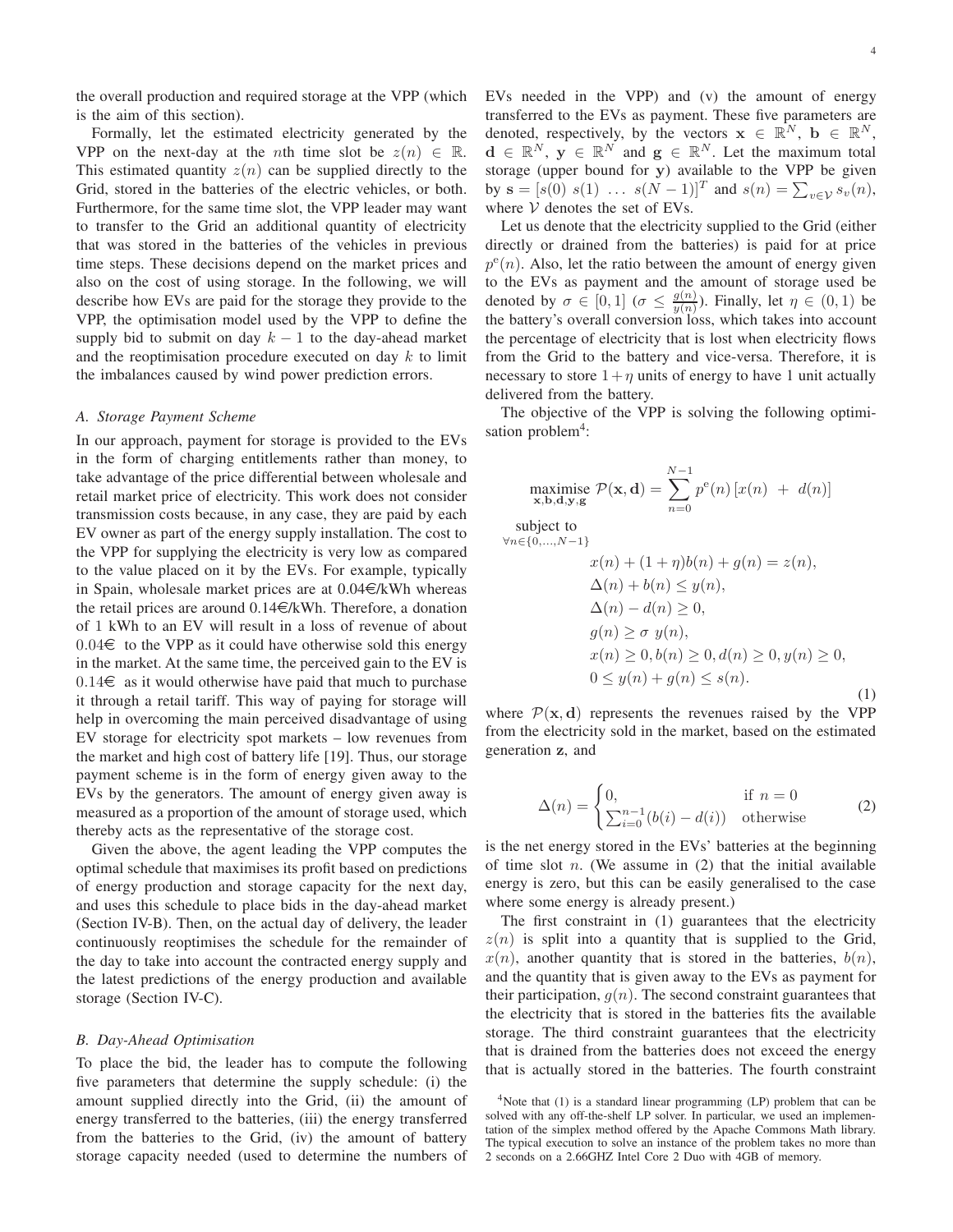guarantees that the payment received by the EVs in terms of energy  $q(n)$  is at least as much as the required proportion (given by  $\sigma$ ) of storage used  $y(n)$ . By solving this optimisation problem,<sup>5</sup> the day-ahead bid w is given by  $w = x + d$ .

## *C. Receding Horizon Optimisation*

During the day of delivery, the closer we get to a time slot, the better the estimate of the energy production. At any given time slot on the day of delivery, the schedule computed in Section IV-B may need to be adjusted to cope with dynamic changes (e.g., the VPP may be unable to supply the contracted energy). Therefore, the VPP leader should continuously adapt to this dynamic and uncertain setting in order to maximise profit.

The approach taken in this work is based on receding horizon optimisation [20]. Although this approach is not optimal, it is one of the most widely used techniques in practice when the problem at hand is not solvable with methods that find the optimal policy [21], such as dynamic programming (DP). In fact, straightforward DP is not only computationally expensive when the state and input space are continuous and multidimensional, but it is also impossible to use when the disturbances are not conditionally independent of the past disturbances [21]. In receding horizon optimisation, a deterministic optimal control problem is solved at each time step, using estimates available at the current time step for the unknown future disturbances. The solution to this optimisation problem yields the optimal sequence of actions for the finite horizon, if the future disturbances were equal to the estimates. Then only the first action of the sequence is applied. At the next time step, the computation is repeated using the exact value of the current state, which is now known, and an updated set of predictions for the future disturbances [20].

More formally, let  $\mathbf{z}'_t \in \mathbb{R}^N$  be the new energy forecast vector known at time slot t for the remainder of the  $N - t$ time slots of the day; i.e.,  $z'_t(t), \ldots, z'_t(N-1)$  are the forecasts, at time t, for time slots  $t, \ldots, N - 1$ , respectively (other components of the vector  $z_t$  can be ignored). Similarly, let  $s_t' \in \mathbb{R}^N$  represent the new maximum total storage capacity available to the VPP at time  $t$  for the remainder of the day. Let  $p^{up}$  be the cost vector of the penalty that an electricity supplier must pay if it is "short", i.e., if it delivers less energy than that contracted in the day-ahead market. However, if the agent is "long", i.e., it provides more energy than contracted, the price of the energy surplus is not higher than that in the day-ahead contract.<sup>6</sup> The difference in these two prices (the contracted price minus the actual surplus price) is denoted by  ${\bf p}^{\text{down}}$ . More precisely,  $p^{\text{down}}(n) = p^{\text{e}}(n) - p^{\text{surplus}}(n)$ , where  $p^{\text{surplus}}(n)$  is the price of the extra energy at the *n*th time slot.<sup>7</sup>

<sup>5</sup>In cases where we would like to know the ideal amount of storage needed to attain the highest possible profit, we can replace the constraint  $0 \leq y(n) \leq s(n)$  in (1) by the constraint  $0 \leq y(n)$ .

<sup>6</sup>This setting prevents suppliers that participated in the day-ahead market from reserving a certain amount of power with the aim of delivering it in the balancing market at a higher price. In fact, the functionality of covering short or long positions is carried out by the reserve power suppliers, which have a different contractual relation with the grid operator.

 $7$ We assume that we cannot learn any additional information about prices during the day of delivery, so for our purposes the prices remain unchanged.

From this, it follows that  $p^{down} \ge 0$ , where "≥" stands for the element-wise inequality.

Now, at every time slot  $t$ , given the contracted supply  $w$ (recall  $w = x + d$ ), the leader has to compute a new schedule  $\mathbf{x}'_t, \mathbf{b}'_t, \mathbf{d}'_t, \mathbf{g}'_t \in \mathbb{R}^N$  and required storage  $\mathbf{y}'_t \in \mathbb{R}^N$ , which are the updated versions of  $x$ ,  $b$ ,  $d$ ,  $g$  and  $y$ , respectively, for the remainder of the day (the remaining  $N - t$  slots). Therefore, the new supply vector  $\mathbb{R}^N \ni \mathbf{w}_t' = \mathbf{x}_t' + \mathbf{d}_t'$  is computed at every time  $t \in \{0, \ldots, N-1\}$ . The imbalance vector for being "short" is, therefore,  $\mathbf{u}_t^{\text{up}} = [\text{max}(0, w(t)$  $w'_t(t)$  ... max $(0, w(N - 1) - w'_t(N - 1))]^T$ . Similarly, the imbalance vector for being "long" is defined as  $u_t^{\text{down}} =$  $[\max(0, w'_t(t) - w(t)) \dots \max(0, w'_t(N-1) - w(N-1))]^T.$ With the above, the profit function at time  $t$  considering imbalance penalties is given by

$$
\mathcal{P}'_t(\mathbf{x}'_t, \mathbf{d}'_t) = \sum_{n=0}^{N-1} p^e(n) \left[ x'_t(n) + d'_t(n) \right] - \sum_{n=0}^{N-1} p^{up}(n) u_t^{up}(n) - \sum_{n=0}^{N-1} p^{down}(n) u_t^{down}(n).
$$
 (3)

Given that the above function, although concave, $8$  is not differentiable everywhere due to he max function, we recast the optimisation problem having (3) as the cost function as

maximise  

$$
\sum_{\mathbf{x}'_t, \mathbf{b}'_t, \mathbf{d}'_t, \mathbf{y}'_t, \mathbf{g}'_t, \alpha, \beta} \sum_{n=t}^{N-1} p^e(n) \left[ x'_t(n) + d'_t(n) \right]
$$

$$
- \sum_{n=t}^{N-1} p^{up}(n) \alpha(n) - \sum_{n=t}^{N-1} p^{\text{down}}(n) \beta(n)
$$

subject to  $\forall n \in \{0, \ldots, N-1\}$ 

$$
x'_{t}(n) + (1 + \eta)b'_{t}(n) + g'_{t}(n) = z'_{t}(n),
$$
  
\n
$$
\mathcal{B}_{t} + \Delta'_{t}(n) + b'_{t}(n) \leq y'_{t}(n),
$$
  
\n
$$
\mathcal{B}_{t} + \Delta'_{t}(n) - d'_{t}(n) \geq 0,
$$
  
\n
$$
g'_{t}(n) \geq \sigma y'_{t}(n),
$$
  
\n
$$
x'_{t}(n) \geq 0, b'_{t}(n) \geq 0, d'_{t}(n) \geq 0, y'_{t}(n) \geq 0
$$
  
\n
$$
0 \leq g'_{t}(n) + y'_{t}(n) \leq s'_{t}(n),
$$
  
\n
$$
\alpha(n) \geq 0, \beta(n) \geq 0,
$$
  
\n
$$
\alpha(n) + x'_{t}(n) + d'(n) \geq x(n) + d(n),
$$
  
\n
$$
\beta(n) + x(n) + d(n) \geq x'(n) + d'(n).
$$
  
\n(4)

where  $B_t$  is the total energy present in the EVs at time t,  $\alpha(n)$  and  $\beta(n)$  are variables included to remove the nondifferentiable function max of (3), and

$$
\Delta'_t(n) = \begin{cases} 0, & \text{if } n = t \\ \sum_{i=t}^{n-1} (b'_t(i) - d'_t(i)) & \text{otherwise.} \end{cases}
$$

On the day of delivery,  $(4)$  is solved at every time slot t, and the schedule used at time t is  $x'_{t}(t), b'_{t}(t), d'_{t}(t), g'_{t}(t)$ . The values

<sup>8</sup>Note that  $-u_t^{\text{up}}$  and  $-u_t^{\text{down}}$  are concave functions, so (3) can be seen as a positive sum of concave functions, which implies that the resulting sum is also a concave function [22].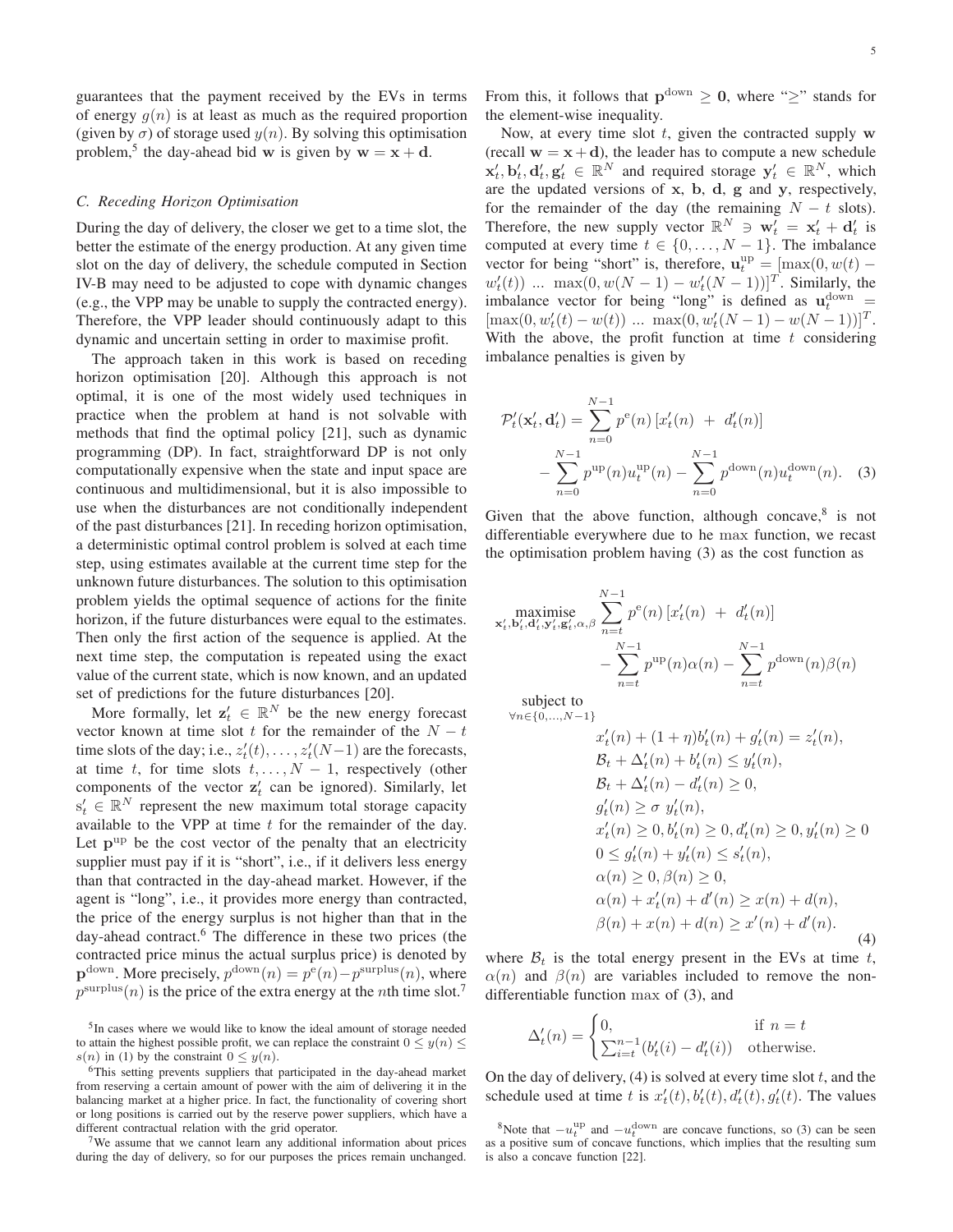TABLE II LIFETIME CYCLES FOR DIFFERENT DoD VALUES

| DoD | cycles |
|-----|--------|
| 20  | 50,000 |
| 40  | 12,000 |
| 60  | 4000   |
| 80  | 2500   |

 $x'_{t}(n), b'_{t}(n), d'_{t}(n), g'_{t}(n)$  for  $n > t$  are only exercise values to enable the agent to maximise the total profit of the day (planning ahead).

## V. CASE STUDY

We conducted an experimental case study using real-data to evaluate the economic feasibility of our approach and answer the questions raised in Section III. Here, we describe first the details of the data used for modelling the wind farms and the electricity market. We then follow that up with a discussion on the electric vehicles and the impact on their batteries caused by their participation in the VPP, before moving onto the results.

#### *A. Wind Farm and Market Data*

The proposed approach is not dependent on any specific setting of the wind farm in terms of nominal power or wind turbine technology. Thus, we assume a generic wind farm with 10 typical Izar-Bonus 55/130 wind turbines, each of them with a rotor diameter of 55m and a nominal capacity of 1.3 MW. Prior to submitting its supply bid to the market, the *WG* agent must estimate the expected generation vector z, which implies forecasting the wind speed for the next 1 to 24 hours ahead. To simulate the forecasting error we proceed as follows. We collected the wind speed and the 1 to 24 hour ahead forecasts for two months, $9$  from September to October 2011 for a location containing a wind farm in Spain.<sup>10</sup> We then compute the t hour ahead forecasting error  $\epsilon_t$  as  $ws^{\text{real}} - ws_t^{\text{pred}}$ , where  $ws^{\text{real}}$  is the real wind speed and  $ws_t^{\text{pred}}$  is the t hour ahead prediction. For any  $t \in \{1, \ldots, 24\}$ , we compute the mean and variance of the forecast error  $\epsilon_t$ . Finally, we define a normal distribution of the forecast error parametrised with the aforementioned mean and variance.

To denote the actual winds, we use wind speed data for the years 2009 and 2010 from the same wind farm in Spain. In order to simulate the electricity market, we use historical prices from the Spanish electricity market operator<sup>11</sup> for the corresponding period of 2009 and 2010. As described in Section IV, electricity is supplied to the EVs at no cost in order to pay for their storage resource and the ratio of this energy to the amount of available storage is denoted by  $\sigma$ .

## *B. Electric Vehicle Data*

To model the impact of VPP participation on the EV battery life, we rely on the widely used cost model proposed by Kempton and Tomic [23]. Let  $L_{ET}$  be the battery lifetime

throughput energy (in kWh) for a specific depth-of-discharge regime (DoD). Using their model, if the battery capital cost  $(in \in E)$  is  $c^b$ , the cost  $c^{EV}$  of VPP participation for the EV is therefore defined as:

$$
c^{\text{EV}} = \frac{c^b E^s (DoD)}{L_{\text{ET}}} \tag{5}
$$

where  $E^s(DoD)$  is the energy that the EV stores on behalf of the VPP, which is also a function of  $DoD$ . Battery lifetime is often expressed in cycles, measured at a specific DoD, leading to the following expression of  $L_{ET}$ :

$$
L_{\text{ET}} = L(DoD) \cdot E^s(DoD) \tag{6}
$$

Thus, the cost  $c^{EV}$  of VPP participation for the EV becomes:

$$
c^{\text{EV}} = \frac{c^b}{L(DoD)}\tag{7}
$$

To determine the lifetime in cycles, we rely on the results presented by EPRI [19] related to the lifetime of Li-Ion batteries, whose technology is expected to be the most costefficient for V2G applications compared to Lead acid or Ni-MH [24]. The *DoDs* that are considered in this paper, with their respective lifetime in cycles, are summarised in Table II.

The participation of an EV in a VPP implies that it receives a certain quantity of free electricity for the storage it provides to the VPP. Let  $E^{f}(DoD)$  be the energy that the EV receives from the VPP. This electricity is assumed to be valued by the EV at  $0.14 \in \mathbb{K}$ Wh, which is the electricity price for end users in Spain. The EV profit function is therefore defined as:

$$
\mathcal{P}^{\text{EV}} = 0.14 \ E^f (DoD) - \frac{c^b}{L(DoD)} \tag{8}
$$

Each EV is responsible for deciding the  $DoD$  that it is willing to provide to the VPP, since this parameter affects the profitability for the EV of joining the VPP. Low DoDs result in lower degradation of the battery, but also lower revenues (less storage offered to the VPP). High  $DoDs$  lead to higher revenues but with faster degradation of battery.

In the experiments we assume that EVs are provided with a 30 kWh Li-Ion battery, whose cost<sup>12</sup> is 6330  $\in$ . The battery's total conversion loss parameter  $\eta$  is set to 0.27 [23].

# *C. Results*

We conducted sufficient simulation runs to obtain statistically significant results (all error-bars denote 95% confidence intervals). The main focus of the experimental evaluation is on assessing the profit of the wind farm that leads the VPP and comparing it with the profit that the same wind farm would have generated if it did not have any storage available. Let  $\mathcal{P}(\mathbf{x}, \mathbf{d})$  be the realised profit that the VPP obtains, after providing free electricity to EVs (as payment for storage) and facing imbalance penalties in the market. Let  $\mathcal{P}(\mathbf{x}, \mathbf{d} \mid \mathbf{s} = 0)$  be the profit raised by its component wind farm participating in the electricity market but without

<sup>9</sup>http://www.wunderground.com

<sup>10</sup>http://www.sotaventogalicia.com

<sup>11</sup>http://www.omel.es

 $12$ This value is the EPRI estimate of a Li-Ion battery cost in a mass production scenario [19].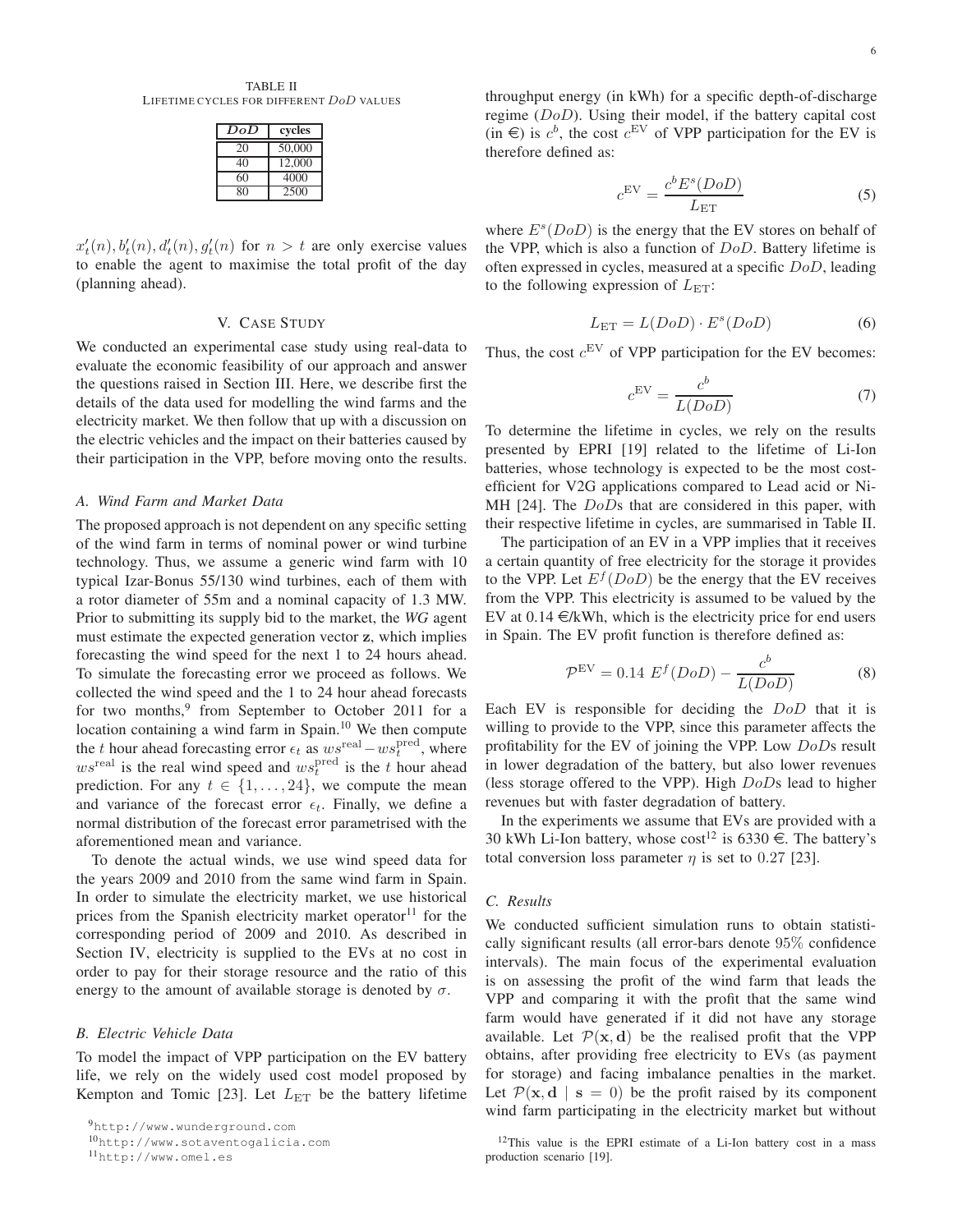

Fig. 1. Profit Gain and Optimal Storage needed by the VPP



Fig. 2. Profit of an Electric Vehicle

storage, i.e., bidding according to the expected supply and facing possible imbalance penalties. The profit gain of our approach is then given by:

$$
\frac{\mathcal{P}(\mathbf{x}, \mathbf{d}) - \mathcal{P}(\mathbf{x}, \mathbf{d} \mid \mathbf{s} = 0)}{\mathcal{P}(\mathbf{x}, \mathbf{d} \mid \mathbf{s} = 0)}
$$
(9)

In more detail, Fig. 1(a) plots the profit gain according to the month of the year, grouped by different values of  $\sigma$ . The profit gain tends to be higher during the winter and spring months, when the wind generation output is at its highest levels. We evaluated three values of  $\sigma$  (0.05, 0.1 and 0.15). When  $\sigma$  is 0.05, since storage is relatively cheap, the VPP uses the storage widely to maximise the profit, thus outperforming the traditional wind farm by more than 20% (as in December and March), with peaks of more than 40% of profit gain in January. The VPP is able to shift the supply towards the more profitable time slots, at noon and in the evening, drawing on the energy stored in the batteries in the previous time slots. As  $\sigma$  increases, storage becomes more expensive and therefore less utilised by the VPP. As expected, the profit gain tends to shrink for  $\sigma = 0.10$  and  $\sigma = 0.15$ .

Another research objective was assessing the amount of storage needed to maximise such a profit. To this end, Fig. 1(b) plots the storage required by a VPP, as a percentage of its electricity generation, to maximise its profit (note that the error



(b) Optimal storage required, for different values of  $\sigma$ 

bars are too close to be visible). As expected, the amount of storage needed by the VPP decreases as it becomes more expensive due to the optimisation (in Sec. IV). In absolute terms, if we consider the winter month with the highest level of demand in terms of storage (January), the VPP must have at its disposal a storage capacity ranging from approximately 50MWh for  $\sigma = 0.05$  to 19MWh for  $\sigma = 0.15$ . This observation leads us to the following question: how many electric vehicles are needed to realise this optimal storage capacity? The answer depends on the storage capacity  $(DoD)$ offered by the EVs to the VPP. If we assume that each EV offers the most profitable  $DoD$ , which is 0.4 (see Fig. 2), a single EV is able to provide  $0.4 \cdot 30 = 12$  kWh, and thus, the VPP would need from 1583 to 4166 EVs to store 19 MWh to 50 MWh of energy. A wind farm such as that simulated in this article, with a nominal capacity of  $10 \cdot 1.3 \text{ MW} = 13 \text{ MW}$ , would represent 0.0006% of the Spanish installed wind power capacity, which is 21,673 MW.<sup>13</sup> Given that in Spain there are 22,145,000 passenger cars,<sup>14</sup> if we assume a 10% penetration of EVs the wind farm would need from 0.0007% to 0.0019% of the available EVs.

Finally, we also assessed the benefit to the EVs for participating in a VPP. To this end, Fig. 2 plots the EV annual profit (based on the analysis in Sec V-B) for different values of  $\sigma$  and  $DoD$ . When  $\sigma = 0.05$ , storage is relatively cheap and therefore the EVs are widely used. Although the price paid to the EV is lower (less electricity is provided at no cost), it is more likely that the VPP needs storage. As a result, EVs make small but frequent profits throughout the year leading to high annual profits. However, when  $\sigma$  increases, the usage of storage is less profitable to the VPP. Thus, with EVs being utilised far less frequently, their annual profits are also reduced. Hence we see that, despite being counter-intuitive, a lower  $\sigma$ , because of the frequent use of storage, results in higher annual profits to the EVs, even overcoming the cost of the loss in battery life-cycles. Depending on the  $DoD$ , an EV is able to gain up to  $282 \in \mathbb{R}$  per year. It is also interesting

<sup>13</sup>http://www.aeeolica.org

<sup>14</sup>See "Energy, transport and environment indicators", Eurostat, 2010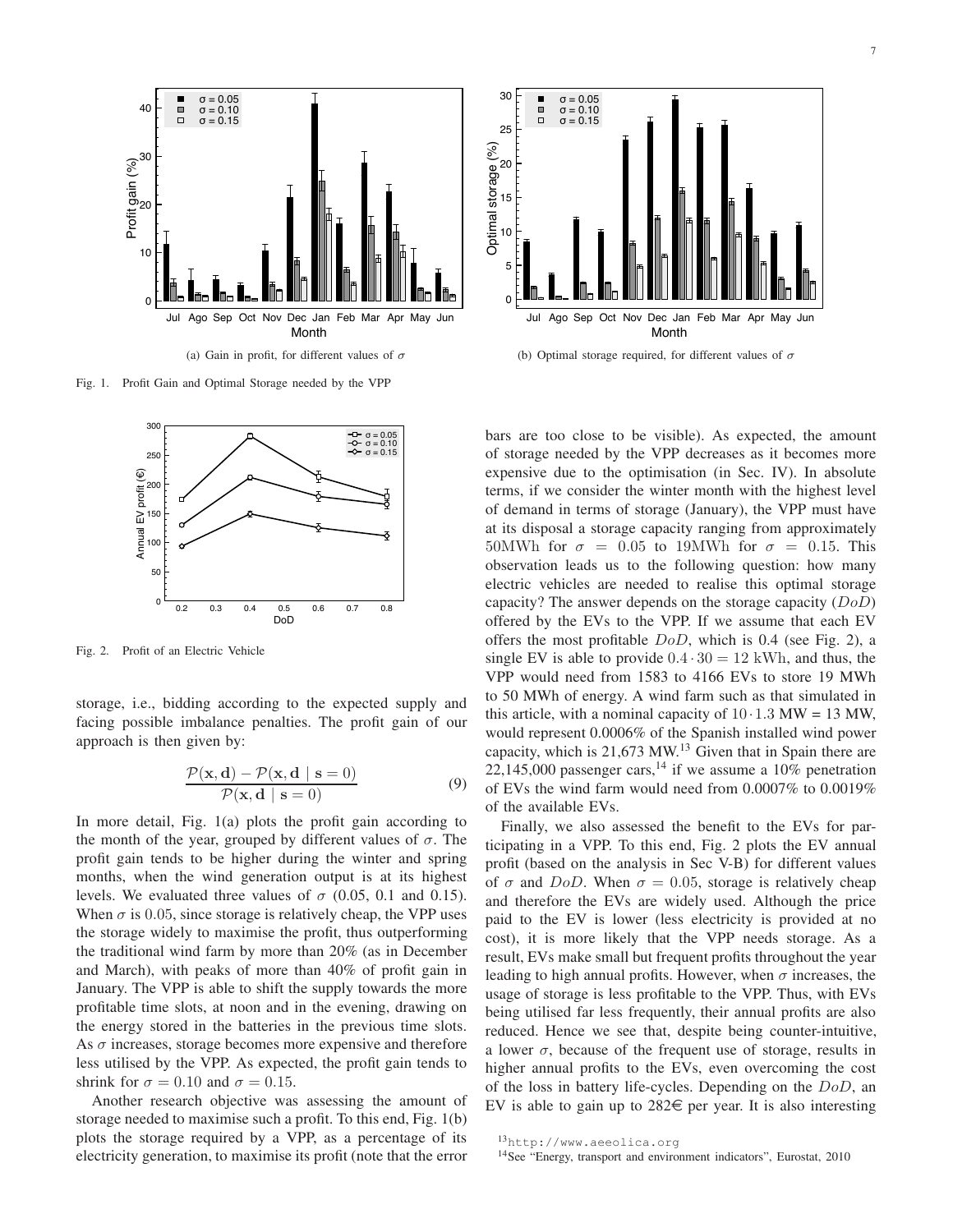to notice how, for any given  $\sigma$ ,  $DoD = 0.4$  is the value that maximises the EV profit. Offering even more storage is not good for an EV as costs outpace revenues.

#### VI. CONCLUSIONS

The focus of this work is to enable wind power generators to fully participate in electricity markets by forming VPP with EVs that can store the energy to overcome the intermittent nature of the energy supply. We showed how the VPP can maximise its profits by optimising the schedule of supply to the Grid based on the energy production and the available storage. We also introduce a novel scheme of paying the EVs for their storage through supplying energy at no cost. Then, using real data from a wind farm, historical data of market prices and EV characteristics, we conducted a case-study to assess the economic viability of such an approach. Our analysis showed that our VPP method is more profitable to both wind farms and EVs compared to not participating in the VPP. Receding horizon optimisation showed to be simple and computationally cheap since, at each time step, a linear optimisation problem was solved using standard LP techniques. Moreover, it also delivered a control policy that guaranteed a profit for all VPP participants. These initial results are encouraging and there is significant potential for even more improvement if more advanced optimisation techniques are employed.

This work is the first assessment of the feasibility of applying the V2G concept in the electricity spot markets, and therefore, opens up several avenues of future work. Specifically, such VPPs will need to have appropriate mechanisms to classify EVs based on reliability and incentivise them to adhere to their schedules. Similarly, protocols for formation and management of the VPPs need to be explored, including which EVs should be chosen for storage in any particular time period. In this respect, the notion of trust and reputation will be essential for the VPP leader to track the adherence of an EV to its published profile during the selection of potential VPP members.

While in our work, the case study focussed on wind farms and EVs, the basics of the approach presented here can readily be applied to other similar forms of renewable energy (e.g., photovoltaic) and storage systems (e.g., supercapacitors and flywheels). Furthermore, new actors can be modelled, such as aggregators that represent fleets of EVs and offer additional services other than storage for wind power generators, such as frequency regulation for the grid operator [25] or storage capacity for demand side management and outage management in buildings [26].

Finally, for VPPs to become a reality, a number of technological advances are required (i.e., smart meters and battery charging controllers). Many of these technological developments are already underway and this rapidly advancing field presents an attractive opportunity for agent technologies to demonstrate their utility in real-world applications [4].

## VII. ACKNOWLEDGMENTS

Work partially supported by the Spanish Ministry of Science and Innovation through the projects OVAMAH (grant TIN2009-13839-C03-02; co-funded by Plan E) and AT (grant CSD2007-0022; CONSOLIDER-INGENIO 2010) and by the Spanish Ministry of Economy and Competitiveness through the project iHAS (grant TIN2012-36586-C03-02).

#### **REFERENCES**

- [1] G. Giebel, R. Brownsword, and G. Kariniotakis, "The state-of-the-art in short-term prediction of wind power: A literature overview," in *Project ANEMOS D1.1*, 2003.
- [2] R. Piwko, D. Osborn, R. Gramlich, G. Jordan, D. Hawkins, and K. Porter, "Wind energy delivery issues," *IEEE Power & Energy Magazine*, vol. 3, no. 6, pp. 47–56, 2005.
- [3] J. F. Manwell, J. G. McGowan, and A. L. Rogers, *Wind Energy Explained: Theory, Design and Application*. John Wiley & Sons, 2002.
- [4] S. D. Ramchurn, P. Vytelingum, A. Rogers, and N. R. Jennings, "Putting the 'smarts' into the smart grid: A grand challenge for artificial intelligence," *Communications of the ACM*, vol. 55, no. 4, pp. 86–97, 2012.
- [5] D. Pudjianto, C. Ramsay, and G. Strbac, "Virtual power plant and system integration of distributed energy resources," *Renewable Power Generation*, vol. 1, no. 1, pp. 10–16, 2007.
- [6] J. Lassila, J. Haakana, V. Tikka, and J. Partanen, "Methodology to analyze the economic effects of electric cars as energy storages," *IEEE Transactions on Smart Grid*, vol. 3, no. 1, pp. 506–516, 2012.
- [7] E. Sortomme and M. A. El-Sharkawi, "Optimal scheduling of vehicle-togrid energy and ancillary services," *IEEE Transactions on Smart Grid*, vol. 3, no. 1, pp. 351–359, 2012.
- [8] H. Sekyung, H. Soohee, and K. Sezaki, "Estimation of achievable power capacity from plug-in electric vehicles for v2g frequency regulation: Case studies for market participation," *IEEE Transactions on Smart Grid*, vol. 2, no. 4, pp. 632–641, 2011.
- [9] W. Kempton and J. Tomić, "Vehicle-to-grid power implementation: From stabilizing the grid to supporting large-scale renewable energy," *Journal of Power Sources*, vol. 144, no. 1, pp. 280–294, 2005.
- [10] D. P. Tuttle and R. Baldick, "The evolution of plug-in electric vehiclegrid interactions," *IEEE Transactions on Smart Grid*, vol. 3, no. 1, pp. 500–505, 2012.
- [11] A. Rogers, S. D. Ramchurn, and N. R. Jennings, "Delivering the smart grid: Challenges for autonomous agents and multi-agent systems research," in *The Twenty-Sixth AAAI Conference on Artificial Intelligence (AAAI-2012)*, 2012, pp. 2166–2172.
- [12] E. Mashhour and S. M. Moghaddas-Tafreshi, "Bidding strategy of virtual power plant for participating in energy and spinning reserve markets - part i: Problem formulation," *IEEE Transactions on Power Systems*, vol. 26, no. 2, pp. 949–956, 2011.
- [13] ——, "Bidding strategy of virtual power plant for participating in energy and spinning reserve markets - part ii: Numerical analysis," *IEEE Transactions on Power Systems*, vol. 26, no. 2, pp. 957–964, 2011.
- [14] G. Chalkiadakis, V. Robu, R. Kota, A. Rogers, and N. R. Jennings, "Cooperatives of distributed energy resources for efficient virtual power plants," in *The Tenth International Conference on Autonomous Agents and Multiagent Systems (AAMAS-2011)*, 2011, pp. 787–794.
- [15] A. L. Dimeas and N. D. Hatziargyriou, "Agent based control of virtual power plants," in *International Conference on Intelligent Systems Applications to Power Systems (ISAP-2007)*, 2007, pp. 1–6.
- [16] L. M. Costa, F. Bourry, J. Juban, and G. Kariniotakis, "Management of energy storage coordinated with wind power under electricity market conditions," in *The Tenth International Conference on Probabilistic Methods Applied to Power Systems (PMAPS-2008)*, 2008, pp. 1–8.
- [17] E. Gerding, V. Robu, S. Stein, D. Parkes, A. Rogers, and N. R. Jennings, "Online mechanism design for electric vehicle charging," in *The Tenth International Conference on Autonomous Agents and Multiagent Systems (AAMAS-2011)*, 2011, pp. 811–818.
- [18] S. Kamboj, W. Kempton, and K. S. Decker, "Deploying power gridintegrated electric vehicles as a multi-agent system," in *The Tenth International Conference on Autonomous Agents and Multiagent Systems (AAMAS-2011)*, 2011, pp. 13–20.
- [19] M. Duvall and M. Alexander, "Batteries for electric drive vehicles status 2005," Electric Power Research Institute, Tech. Rep., 2005.
- [20] W. H. Kwon, S. Han, and S. H. Han, *Receding Horizon Control: Model Predictive Control for State Models*, ser. Advanced Textbooks in Control and Signal Processing. Springer, 2005.
- [21] J. Skaf, S. Boyd, and A. Zeevi, "Shrinking-horizon dynamic programming," *International Journal of Robust Nonlinear Control*, vol. 20, pp. 1993–2002, 2010.